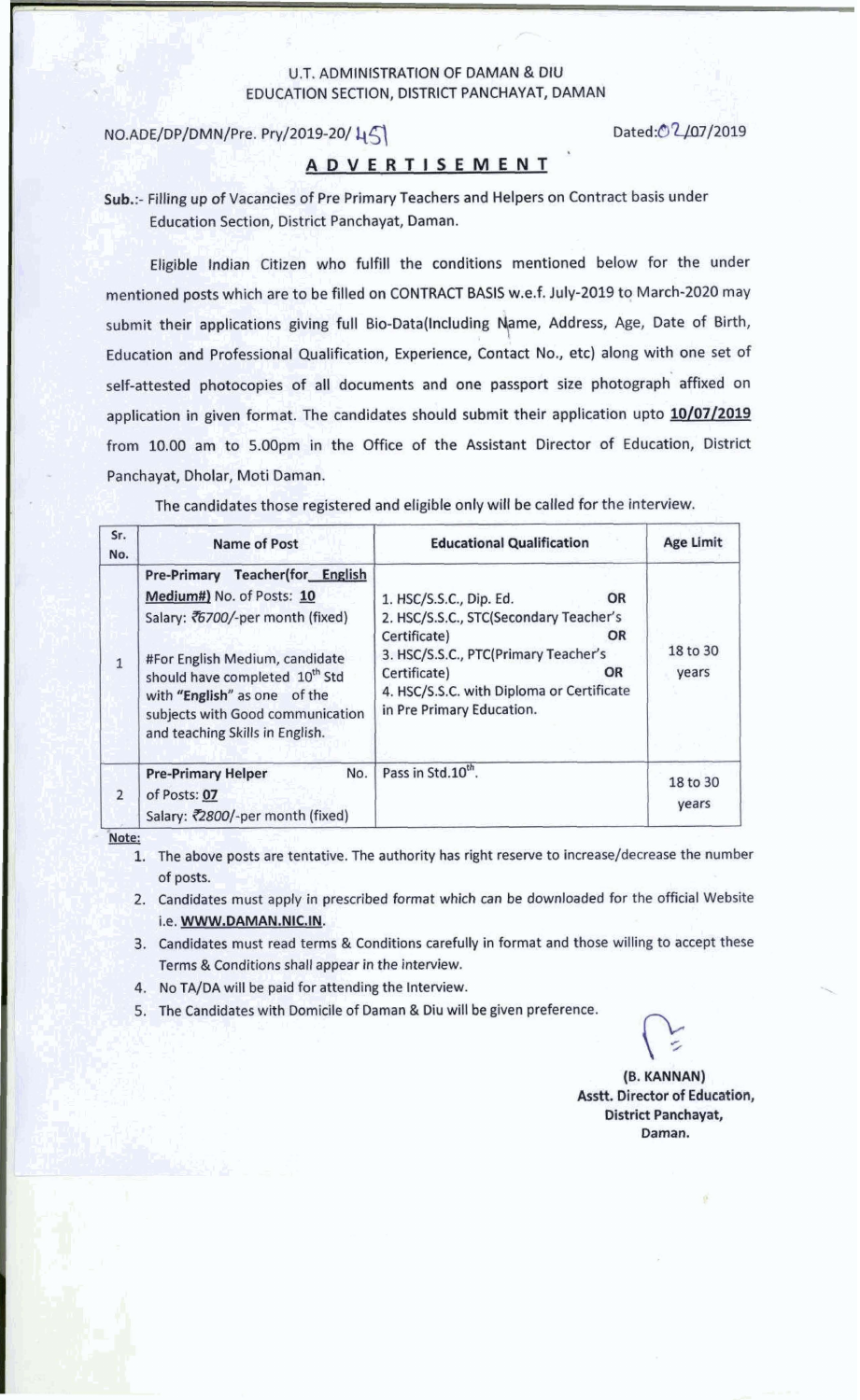## **UT Administration of Daman & Diu O/o the Asstt**. **Director of Education, District Panchayat, Dholar** - **Moti Daman**

Paste duly self attested recent passport size Photograph

| Post -(Pre-Primary Teacher/Helper)                                                        | <b>Medium (English)</b>           |  |  |  |
|-------------------------------------------------------------------------------------------|-----------------------------------|--|--|--|
|                                                                                           |                                   |  |  |  |
| Name in full (in block letters)<br>1.                                                     | ÷                                 |  |  |  |
| Father's / Husband's Name<br>2.                                                           |                                   |  |  |  |
| 3.<br>(a) Date of Birth (In Figures)<br>(b) Date of Birth (In Words)<br>(c) Age as on dt. | : Date: _____ Month: _____ Year:_ |  |  |  |
| <b>Marital Status</b><br>$\overline{4}$                                                   | : Married/Unmarried               |  |  |  |
| 5<br>Sex                                                                                  | : Male/Female                     |  |  |  |
| Nationality<br>6                                                                          | t                                 |  |  |  |
| 7<br>Religion                                                                             |                                   |  |  |  |
| Aadhaar Number:<br>8                                                                      |                                   |  |  |  |
| 9<br>Mobile Number/Telephone No.                                                          | ÷                                 |  |  |  |
| 10 Email address                                                                          | $\ddot{\cdot}$                    |  |  |  |
| 11 Whether belongs to<br>(Please attach certified documentary                             | : SC/ST/OBC/General/PH            |  |  |  |
| Proof issued by appropriate authority)                                                    |                                   |  |  |  |
| 12 Domicile of Daman & Diu, UT                                                            | : $Yes / No$                      |  |  |  |
| 13 Employment Registration<br>No. of DD & Date, if any                                    |                                   |  |  |  |
| 14 Address for Correspondence<br>(in block letters with Pin Code,                         |                                   |  |  |  |
| Tel. No/ Mobile No., Email)                                                               |                                   |  |  |  |
| 15 Permanent Address                                                                      |                                   |  |  |  |
|                                                                                           |                                   |  |  |  |